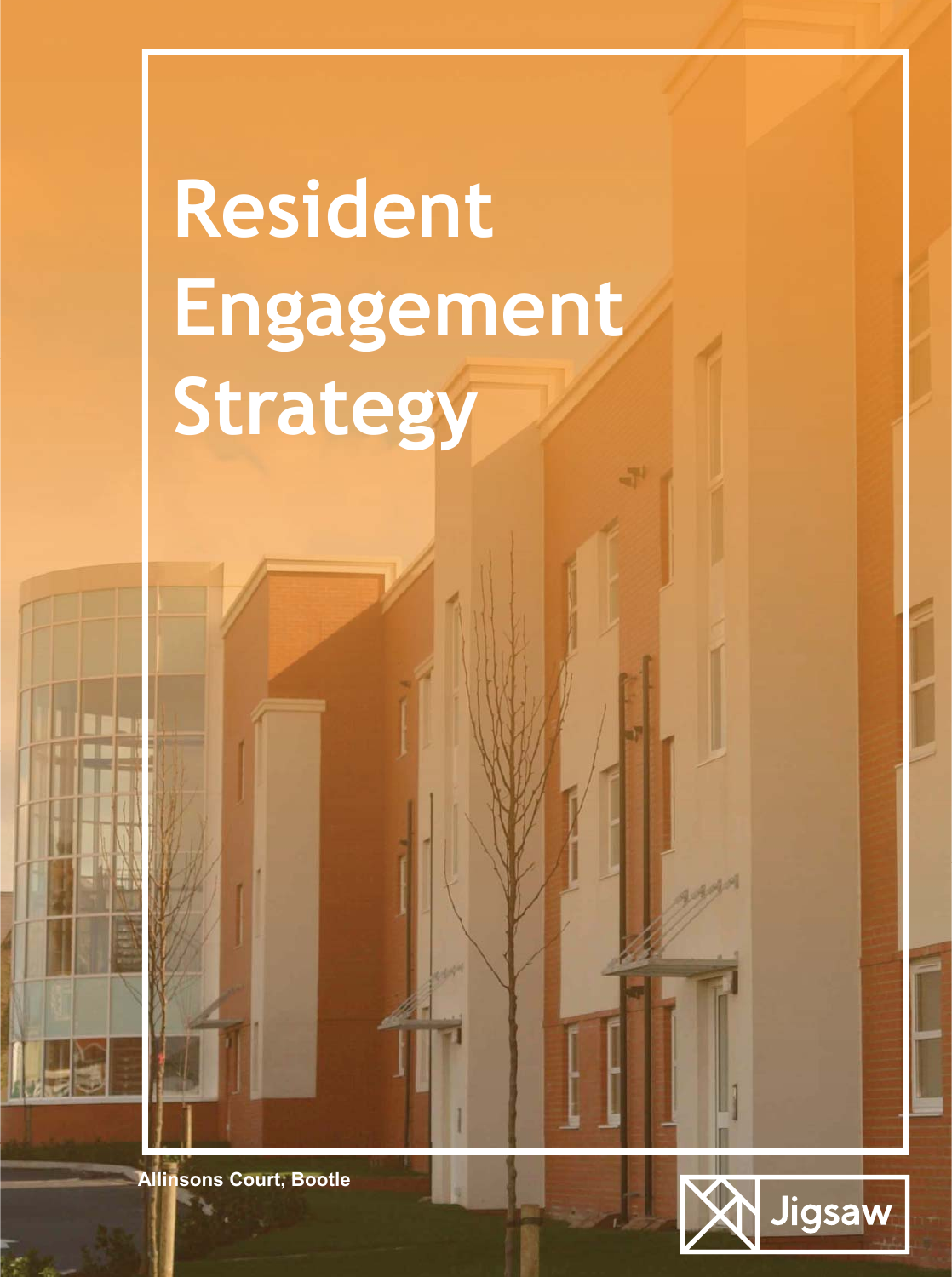# **Contents**

| 1 | Aims                                | 1              |  |
|---|-------------------------------------|----------------|--|
| 2 | Scope                               | 1              |  |
| 3 | <b>Strategy Statement</b>           | 1              |  |
|   | 3.1                                 | 1              |  |
|   | 3.2                                 | $\overline{2}$ |  |
|   | 3.3                                 | 2              |  |
|   | 3.4                                 | 2              |  |
|   | 3.5                                 | 3              |  |
|   | 3.6                                 | 3              |  |
|   | 3.7                                 | 3              |  |
|   | 3.8                                 | 4              |  |
|   | 3.9                                 | 5              |  |
|   |                                     | 5              |  |
|   |                                     | 5              |  |
|   |                                     | 6              |  |
| 4 | <b>Monitoring and Delivery</b>      | 6              |  |
| 5 | <b>Resourcing the Strategy</b><br>6 |                |  |
| 6 | <b>Document Control</b>             | 7              |  |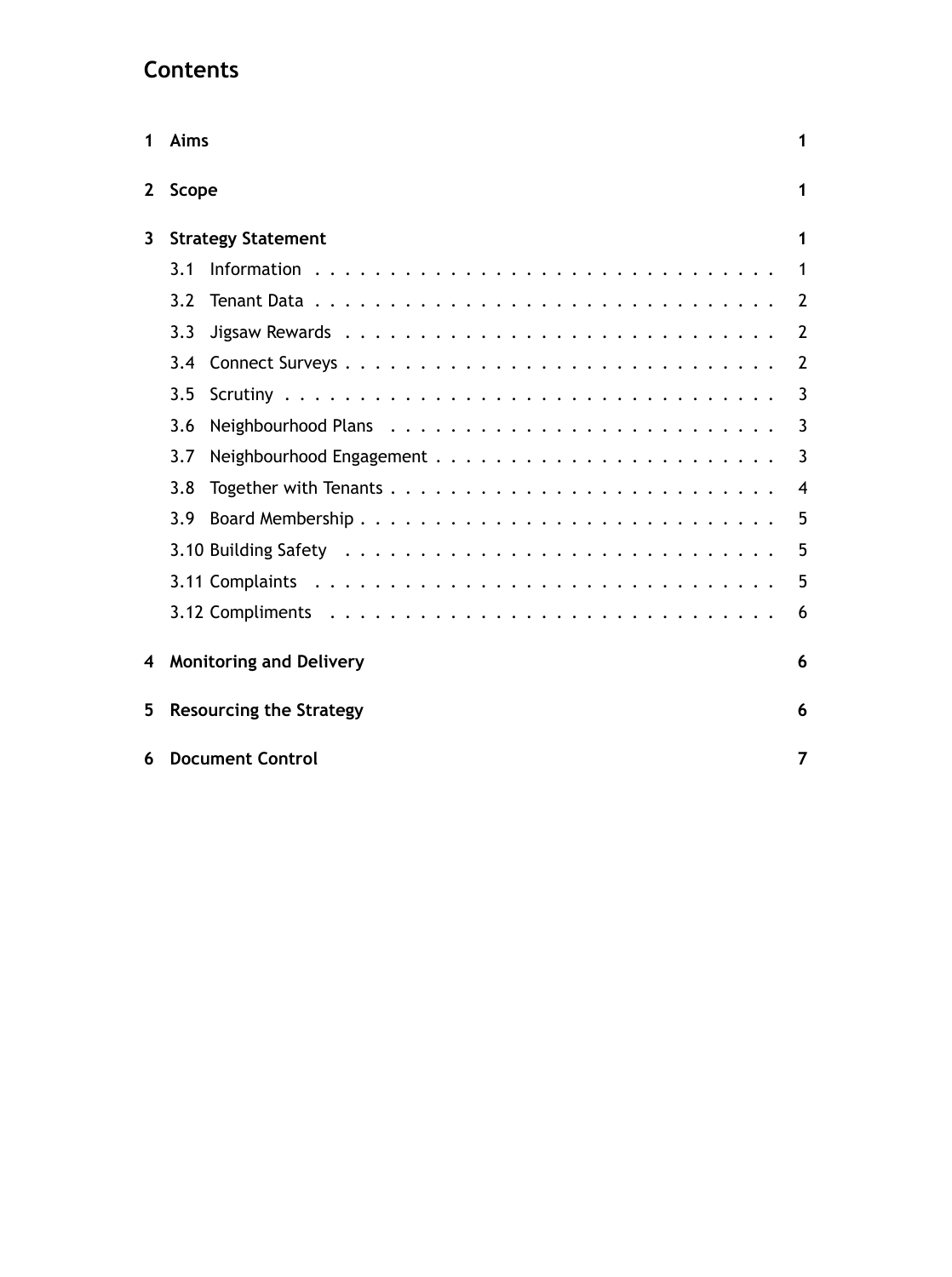## <span id="page-2-0"></span>**1 Aims**

- 1. This strategy sets out how we will ensure residents are at the heart of our business, giving them the opportunity to take part in improving and shaping our performance and services.
- 2. This strategy directly contributes to the following Corporate Plan objective:-
	- Caring for our customers, assets and neighbourhoods

## <span id="page-2-1"></span>**2 Scope**

- 3. This strategy applies to anyone living in a home belonging to or managed by Jigsaw Homes Group which includes:‐
	- tenants
	- leaseholders
	- shared owners
	- licensees

## <span id="page-2-2"></span>**3 Strategy Statement**

- 4. Jigsaw offer a number of ways for residents to get involved starting with informal engagement through to becoming a board member. We provide a range of engagement options to ensure inclusivity and accessibility.
- 5. We assist vulnerable residents through a range of measures such as support in accessing our services, applying for funding, constituting residents groups, completing surveys, making complaints and using their preferred communication method when contacting them.
- 6. We also commit to giving residents a choice about how they wish to be involved and reward people for sharing their views with us to help improve our services.

### <span id="page-2-3"></span>**3.1. Information**

- 7. The most basic level of engagement is accessing information about our services, making service requests via our Connect Contact Centres or our online Customer Hub and interacting with us on social media or our website.
- 8. Residents can do this via our:‐
	- Connect Contact Centres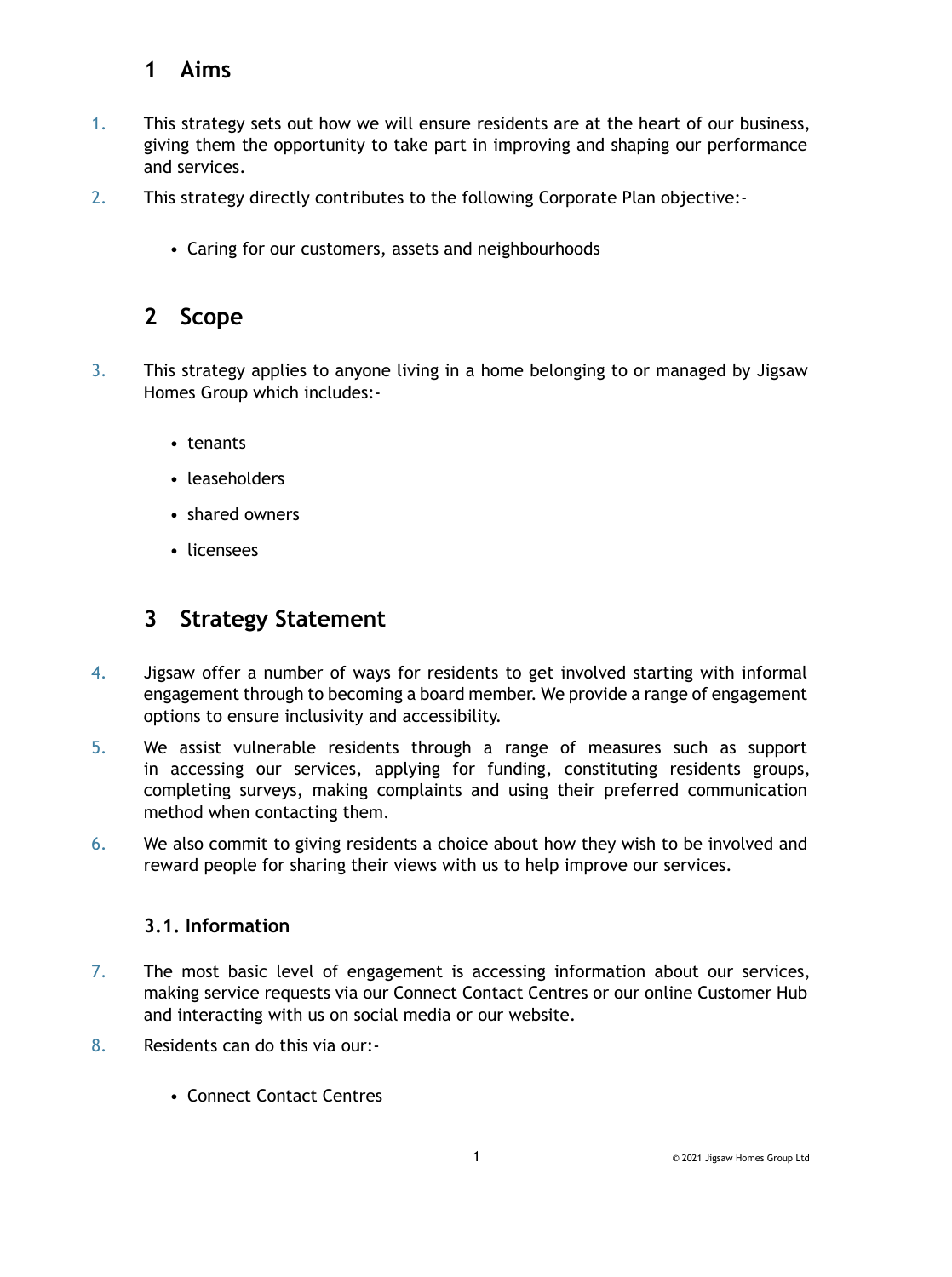- Online Customer Hub
- Jigsaw Group and subsidiary websites
- Jigsaw Group Facebook pages
- Jigsaw Group Twitter accounts
- Home and Community Hub and other local offices

### <span id="page-3-0"></span>**3.2. Tenant Data**

9. We want to make good data-led decisions as an organisation. It is therefore important that the information we hold about our tenants is accurate, reliable and timely. Our main opportunity for data collection is at the point of lettings and we will endeavour to ensure that the data recorded at this time is accurate and used to demonstrate that the Group is making appropriate lettings to its homes. We will continue to update tenant and household data during the course of a tenancy and will use this to analyse our service delivery and to understand the demographics and needs of our customer base. We recognise however that this data will likely become increasingly less accurate and complete over time. We will therefore be careful to be clear about the limitations of the data we hold about our tenants in undertaking data analysis. In cases where data is believed to not be sufficiently accurate, we will use sample surveys to provide more timely and accurate data.

#### <span id="page-3-1"></span>**3.3. Jigsaw Rewards**

- 10. Jigsaw Rewards is our online resident engagement platform. It allows residents to give regular feedback on our services and plans for the future. In return they receive points which can be exchanged for gift vouchers or rent credits. By registering on Jigsaw Rewards residents get the opportunity to participate in consultation surveys, mystery shopping, provide us with feedback on service improvements and contribute towards the neighbourhood plans. Due to the geographical spread of the Group, Jigsaw Rewards gives all residents a chance to participate regardless of where they live.
- 11. For those residents who do not have internet access, they can register by telephone and we operate postal surveys which Jigsaw Rewards members can complete and return to us.
- 12. Feedback on completed activities on Jigsaw Rewards is publicised on the Jigsaw website so residents can see the outcome of their feedback and its impact on our services.

### <span id="page-3-2"></span>**3.4. Connect Surveys**

- 13. Our Connect Contact Centres use automated telephone surveys to gather feedback from residents on issues such as:
- 14. How well we handled their call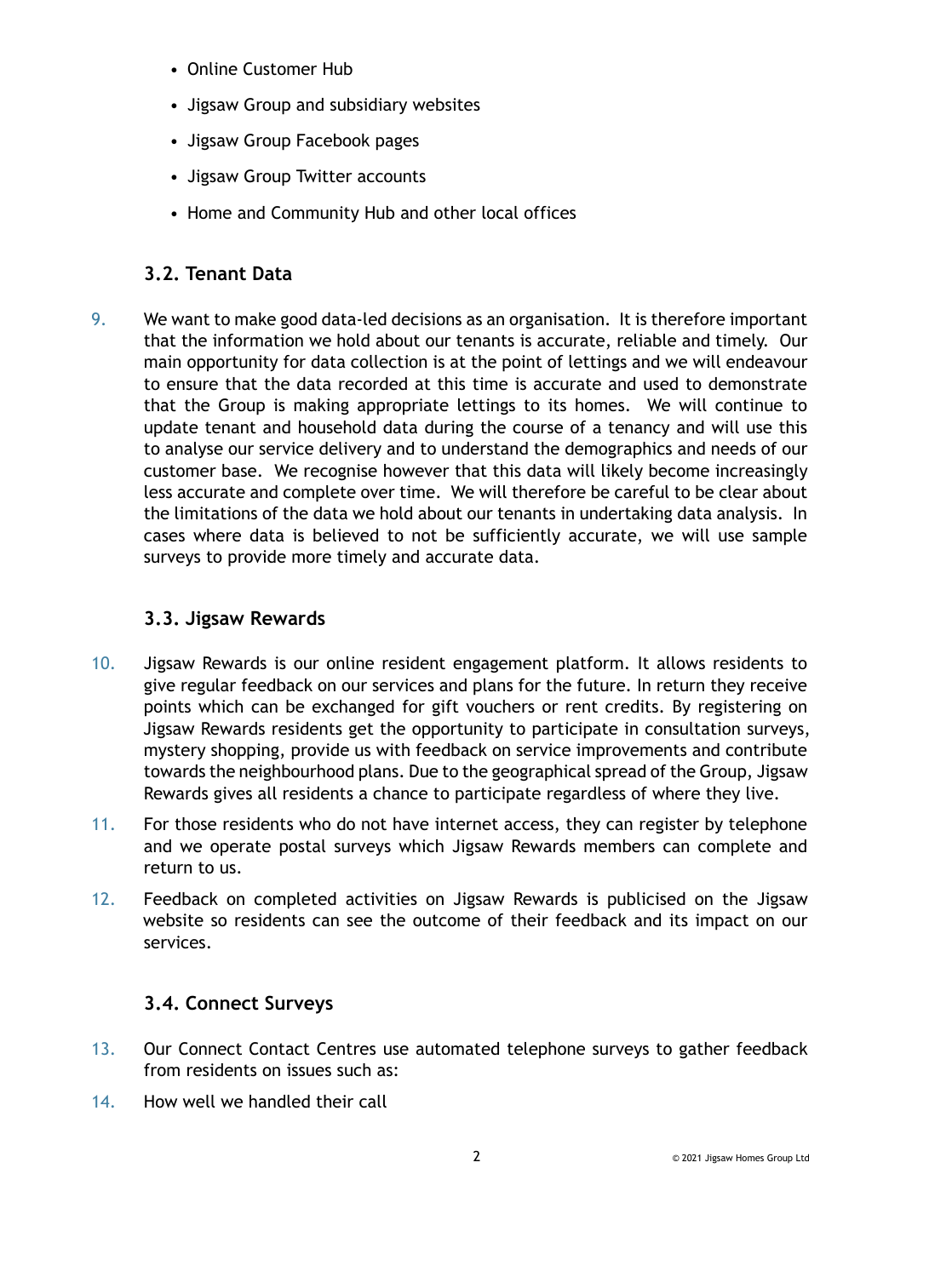- 15. How new tenants found the letting process for their new home
- 16. How well we dealt with anti‐social behaviour cases
- 17. Satisfaction levels with completed repairs
- 18. This feedback is used to identify service areas where improvements could be made or to address individual feedback regarding specific problems residents have encountered during their interactions with us.

#### <span id="page-4-0"></span>**3.5. Scrutiny**

19. Tenant led scrutiny aims to promote greater transparency in how services operate and are delivered and helps put residents at the centre of the organisation. Using Jigsaw Rewards residents decide on which topics/service areas they would like to scrutinise. Once the topic has been chosen residents volunteer to be on the scrutiny panel for topics that interest them. Residents review information on the chosen topic, decide the scope of the investigation, participate in the investigation and make recommendations for improvement. Recommendations made by the Scrutiny Panel help us improve our services for all of our residents and are presented to the Risk and Audit Committee for approval.

#### <span id="page-4-1"></span>**3.6. Neighbourhood Plans**

- 20. Our neighbourhood plans take on board feedback from residents and employees who work in our communities. We use our neighbourhood plans to help improve poverty, unemployment, health, the environment and property demand.
- 21. The performance information we gather from both internal and external data helps us to identify the main challenges and priorities in our neighbourhoods and enables us to target resources to areas in need through a range of projects and activities.
- 22. Each neighbourhood plan will be in place for three years and performance will be monitored regularly through resident surveys on Jigsaw Rewards, to ensure we continuously improve resident satisfaction.
- 23. More information on neighbourhood plans can be found at:‐
- 24. www.jigsawhomes.org.uk/neighbourhood‐plans

#### <span id="page-4-2"></span>**3.7. Neighbourhood Engagement**

- 25. The Neighbourhood Engagement Team work with residents and partners within our neighbourhoods. They facilitate and undertake projects and initiatives concentrating on the themes of:‐
	- **Employment, skills, enterprise and training** ‐ helping people into employment through job search and assistance, facilitating work clubs, giving volunteering opportunities, work experience opportunities, accredited training business set up advice and financial support.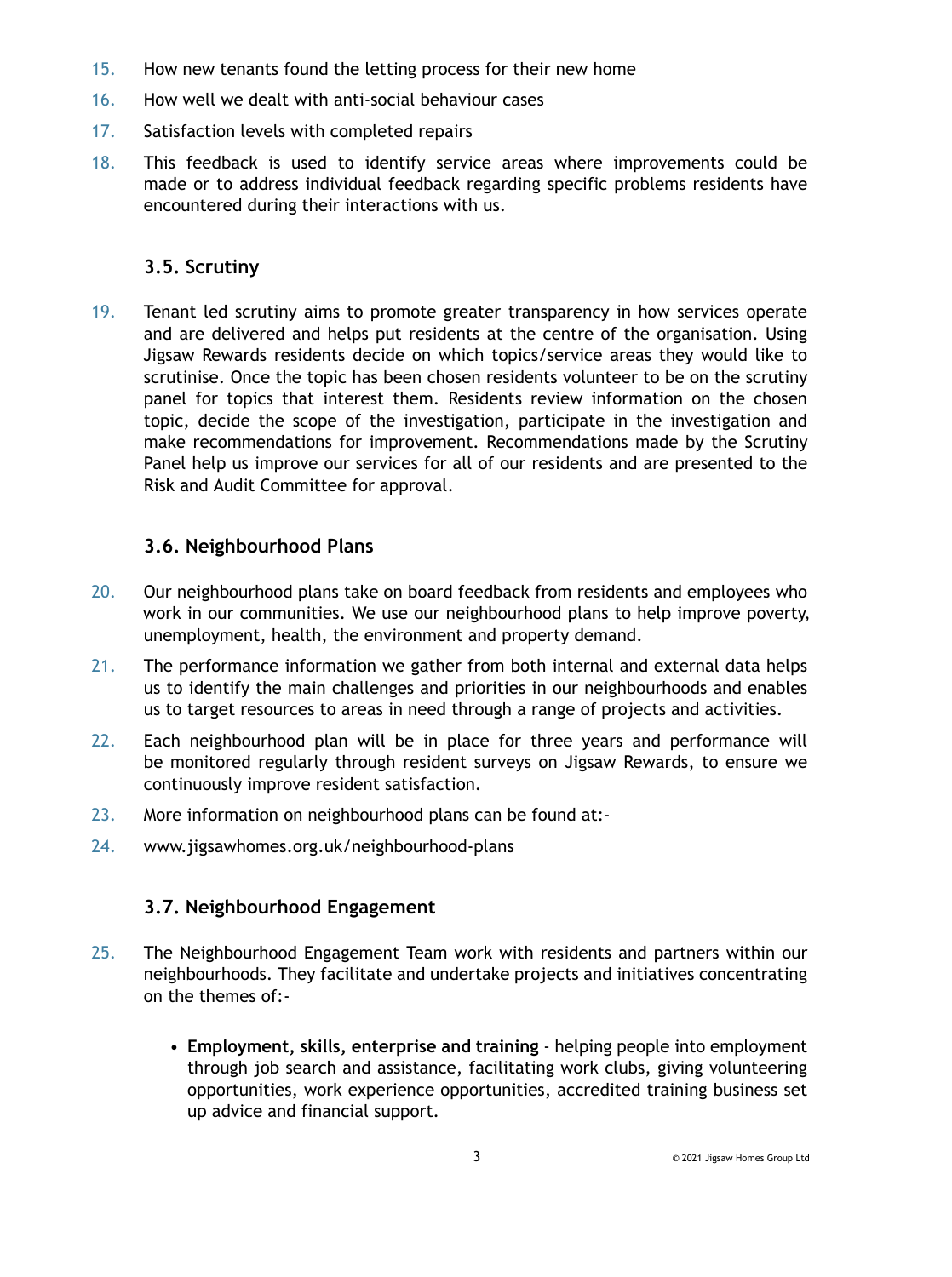- **Health and Wellbeing** ‐ providing local physical exercise activities, social activities, walking groups, memory cafes, community gardening projects, resident associations, community clean ups, recycling awareness and environmental projects.
- **Financial Wellbeing** ‐ providing, low cost food provision, energy advice to heat homes more affordably, money advice signposting, cook & eat courses around cooking healthily on a budget.

#### <span id="page-5-0"></span>**3.8. Together with Tenants**

- 26. Together with Tenants is a National Housing Federation Initiative to strengthen and improve relationships between Housing Associations and their residents, through a set of commitments. Jigsaw Homes Group has signed up to Together with Tenants and will work with tenants to ensure the commitments are being met.
- 27. In order to strengthen this relationship there is:‐
	- 1. A requirement in the National Housing Federation Code of Governance for boards to be accountable to their tenants and residents.
	- 2. A Together with Tenants Charter setting out what tenants and residents can expect from their housing association landlord.
	- 3. Tenant and resident oversight and scrutiny of the charter, with a report on how their landlord is doing against the charter commitments.
	- 4. A closer link with regulation.
- 28. In order to meet the commitments we:-
	- Consult on new strategies and policies via Jigsaw Rewards. This ensures we gather a broad range of views and incorporate those views into the final version of the strategy or policy. We publish a summary of the results of Jigsaw Rewards consultations on the website showing the feedback we received and which suggestions were incorporated in the final version of the strategy or policy. Final strategies or polices are approved by board.
	- We allow residents to vote on which projects should receive Jigsaw Foundation funding in their area via Jigsaw Rewards. Residents will know what projects will benefit their area and which projects will have the biggest impact.
	- We carry out two scrutiny exercises a year. The topics for scrutiny are chosen by residents. The Risk and Audit Committee receive the completed scrutiny reports and track completion of outstanding actions.
	- Residents are consulted on the content of their Neighbourhood Plan via Jigsaw Rewards and face to face surveys. Their feedback helps us decide the priorities for that neighbourhood. The neighbourhood plan data forms part of the new dashboard which board members use to monitor performance.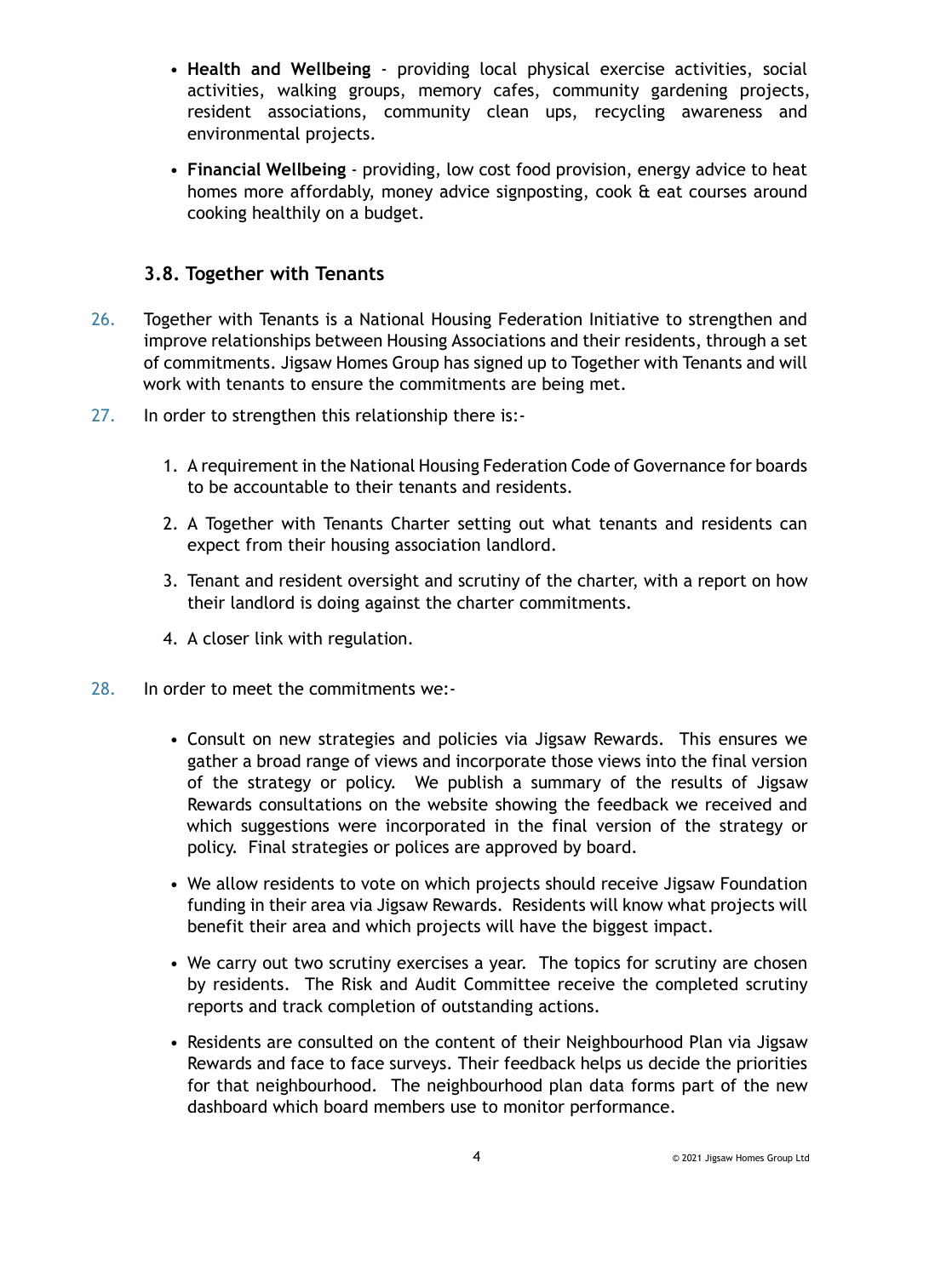• Complaints themes are analysed and we learn from service failure to improve our service in future. Reports on complaints and customer satisfaction are presented to board.

### <span id="page-6-0"></span>**3.9. Board Membership**

29. Tenants have the opportunity to be a part of the board of management. Tenants are able to apply for board positions and selection will be based on the skills required by the board at that time. Board vacancies are advertised through our website and in the local press and when people register for Jigsaw Rewards they are asked if they would like to express interest in becoming a board member. We have a target of one place on customer facing boards for tenants.

### <span id="page-6-1"></span>**3.10. Building Safety**

- 30. We will work with residents of high rise buildings (over 18 metres) to ensure that they understand the ways in which we ensure their building is safe for occupation. Residents also have a responsibility to work with us to keep the building safe. This includes keeping communal areas clear, reporting repairs or fire hazards, not tampering with fire safety measures (for example disabling smoke alarms or removing door closers from fire doors).
- 31. We will:
	- Issue every resident an information pack detailing what we do to make their building safe.
	- Provide clear information on what to do in the event of a fire.
	- Set out what we expect from our residents to help keep the building safe.
	- Allow residents to raise concerns about the safety of their building and provide them with feedback.
	- Hold residents meetings where necessary to address concerns.
	- Produce a building safety case for every high rise building and update it when any improvement works that have been completed.
	- Have a designated Building Safety Manager.

### <span id="page-6-2"></span>**3.11. Complaints**

- 32. We are committed to providing an excellent service to our customers. However, we realise that things can occasionally go wrong. If this happens or if residents feel our service doesn't meet their expectations, then we want them to let us know and we will always try to resolve any problem as quickly as possible.
- 33. Complaints help us to identify areas where services may be failing and allow us to make improvements in those areas to the benefit of all our residents.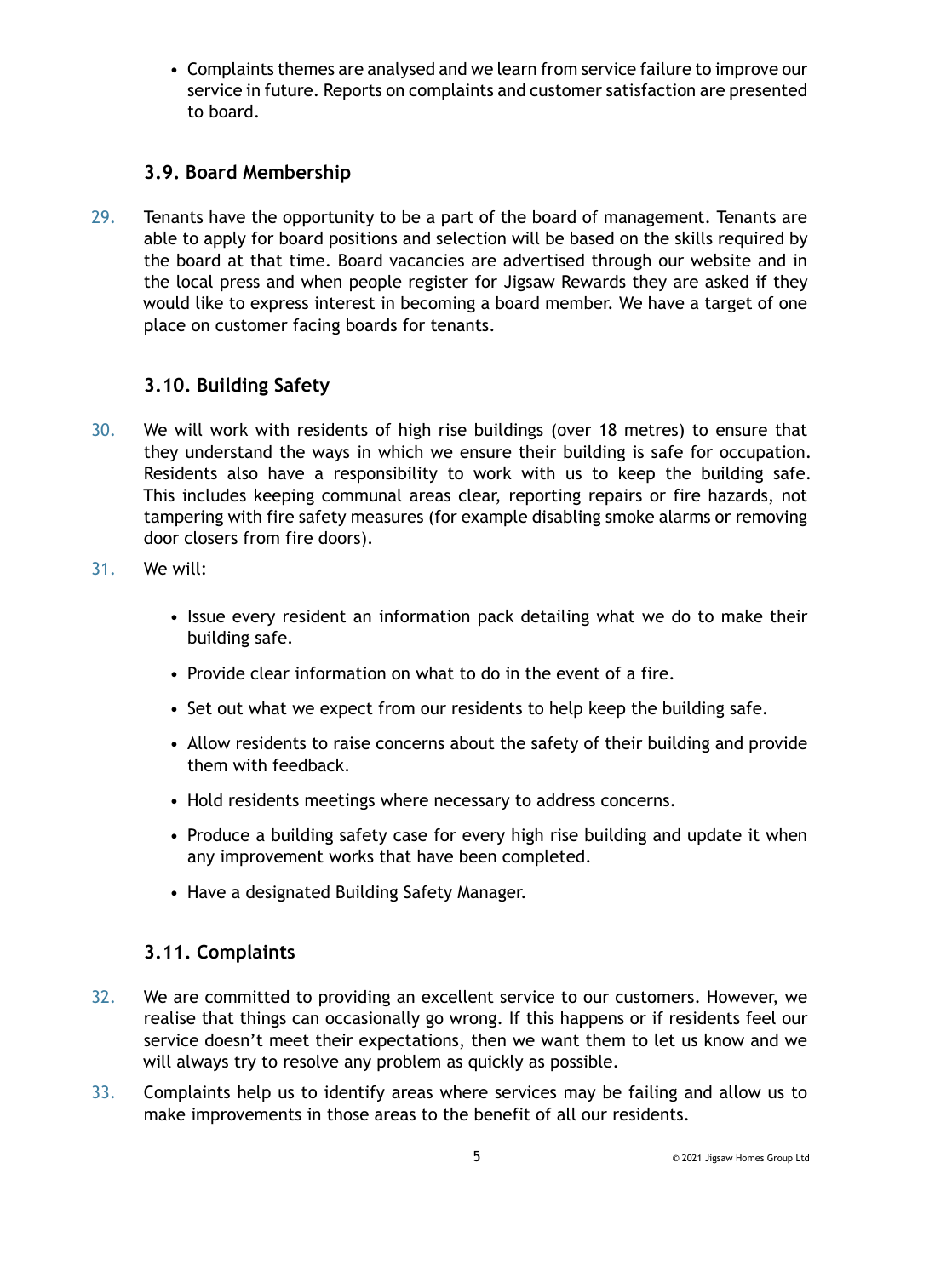- 34. More information about our complaints service can be found at:‐
- 35. www.jigsawhomes.org.uk/complaints

### <span id="page-7-0"></span>**3.12. Compliments**

- 36. We are committed to providing an excellent service to our customers and when customers let us know we are getting things right, it can help us share good practice and improve services.
- 37. Compliments are recorded on our internal database and are included in a quarterly customer feedback update on our websites. They are also given as feedback to the staff the compliment related to.

## <span id="page-7-1"></span>**4 Monitoring and Delivery**

- 38. We monitor membership of Jigsaw Rewards and strive to make the membership representative of our resident base. Feedback on consultations is published on our website so residents can see what action we have taken with the feedback they provide.
- 39. Dissatisfied responses from Connect Surveys are passed to departmental managers for investigation and for remedial action to be taken.
- 40. Scrutiny reports, including recommendations are published on our website. Scrutiny reports are presented to the Risk and Audit Committee, which monitors that recommendations are being actioned within agreed timescales.
- 41. We use a Neighbourhood dashboard to show how our neighbourhoods are changing and allow us to monitor if we are meeting the priorities set out in our Neighbourhood Plans.
- 42. We produce a quarterly report detailing the work that the Neighbourhood Engagement Team has done within our Neighbourhoods, how much funding has been awarded to community groups, how many activities have been completed on Jigsaw Rewards and which scrutiny topics are currently being looked at.
- 43. Quarterly reports are produced about the complaints we received, this allows us to monitor complaints trends, areas where complaints are high and other service failures and take steps to improve the services in these areas.

## <span id="page-7-2"></span>**5 Resourcing the Strategy**

- 44. The major resource requirements of the strategy will be:
	- Head of Neighbourhoods, Jigsaw Foundation Manager, Neighbourhood Engagement Manager, Neighbourhood Engagement Officers and Administrative staff.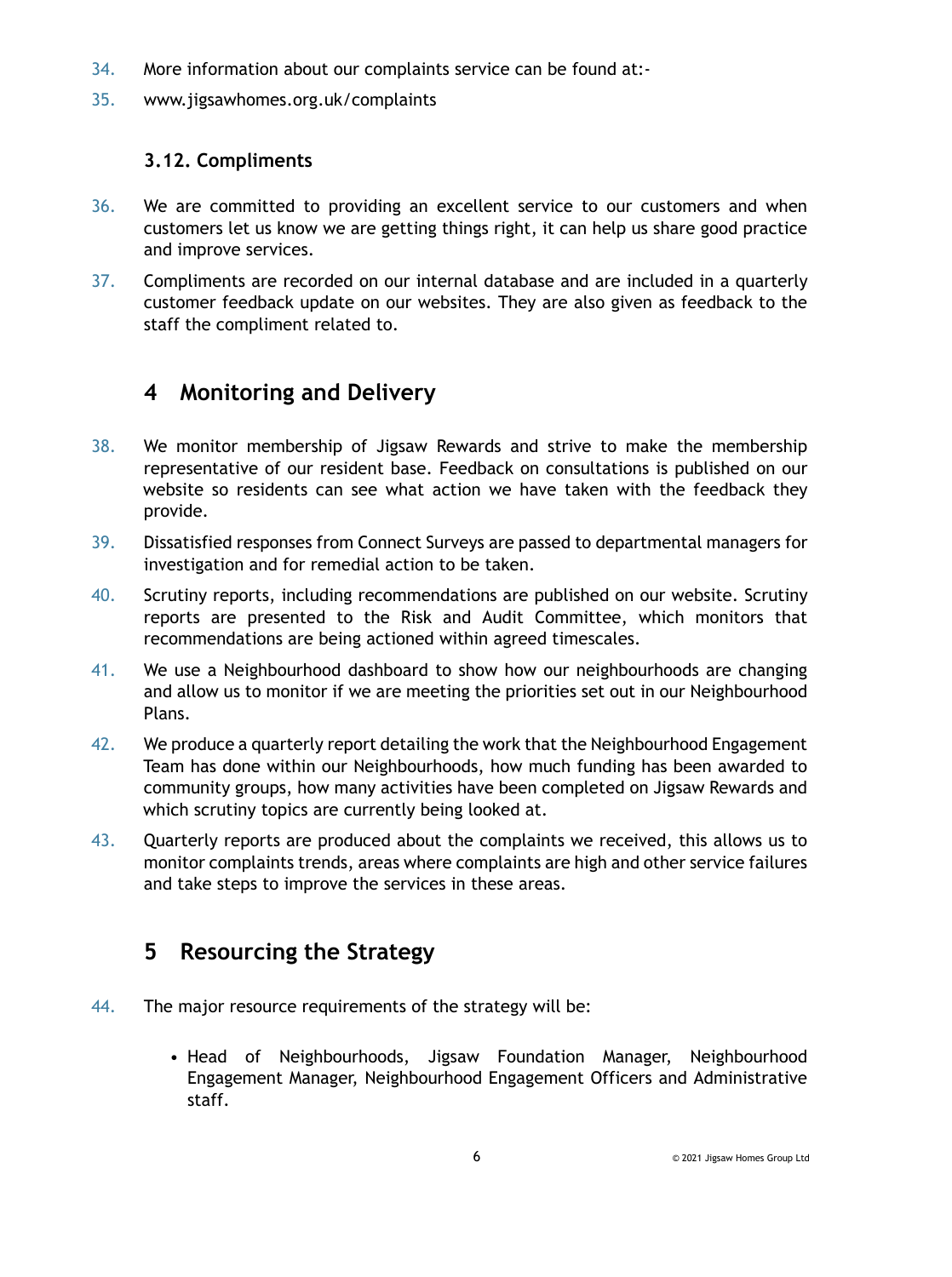- Circa £25k annual budget for Jigsaw Rewards and Scrutiny.
- Circa £300,000 annual budget for Neighbourhood Engagement and Plans projects and initiatives.
- Circa £500,000 annual budget for the Jigsaw Foundation projects.

## <span id="page-8-0"></span>**6 Document Control**

| Responsible Officer/s: | Suzanne Bullock, Assistant Director of Neighbourhoods |
|------------------------|-------------------------------------------------------|
| Date of Approval:      | 16th September 2021                                   |
| Approved by:           | Jigsaw Homes Group Board                              |
| To be Reviewed Every:  | Year                                                  |